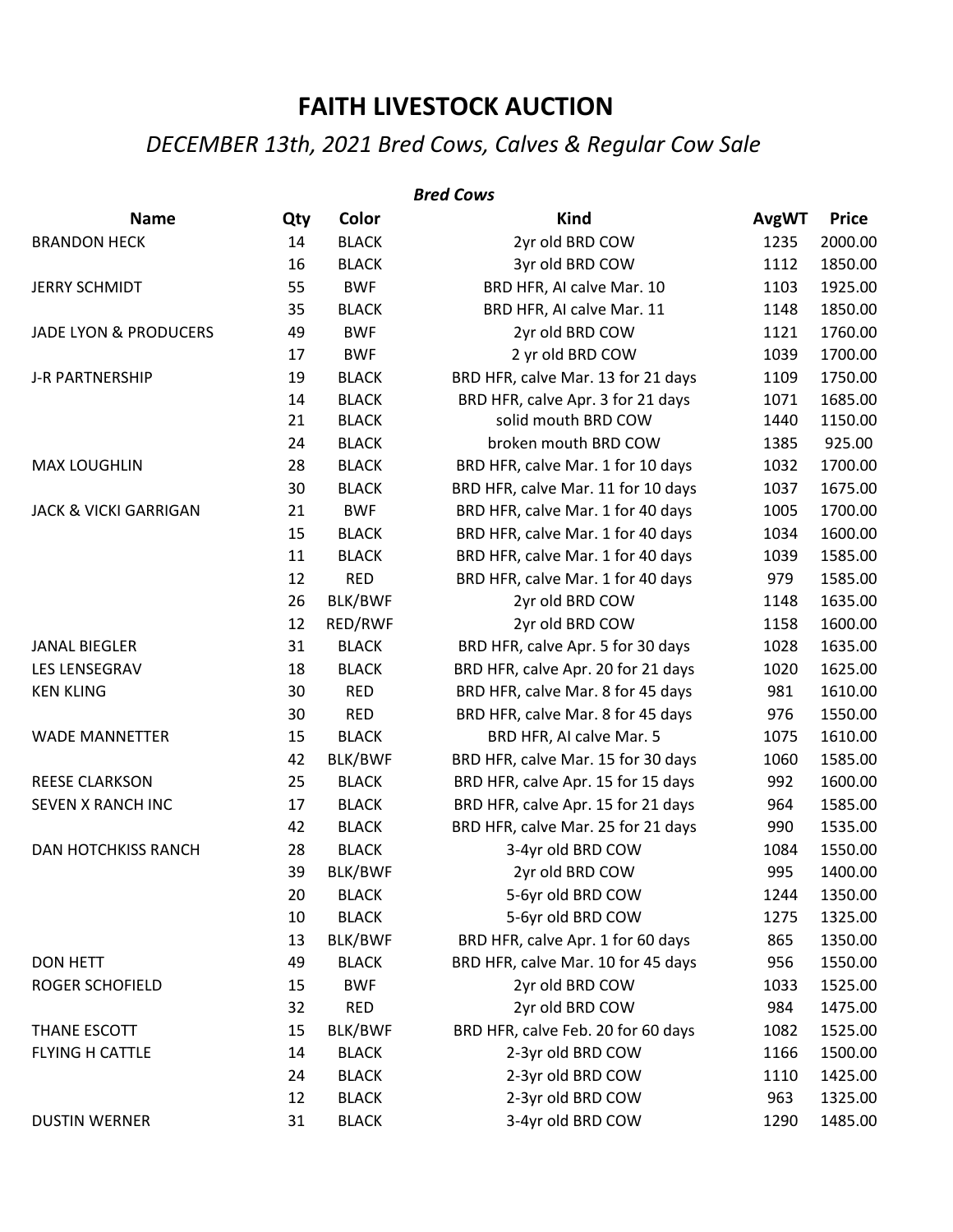|                                    | 22             | <b>BLACK</b> | 3-4yr old BRD COW               | 1241 | 1450.00 |
|------------------------------------|----------------|--------------|---------------------------------|------|---------|
|                                    | 23             | BLK/BWF      | 5-6yr old BRD COW               | 1343 | 1435.00 |
| <b>CODY WEYER</b>                  | 24             | <b>BLACK</b> | solid mouth BRD COW             | 1427 | 1400.00 |
|                                    | 26             | <b>BLACK</b> | broken mouth BRD COW            | 1399 | 1275.00 |
| H & S PARTNERSHIP                  | 41             | <b>BLACK</b> | 7yr old BRD COW                 | 1385 | 1335.00 |
|                                    | 20             | <b>BLACK</b> | 7yr old BRD COW                 | 1381 | 1250.00 |
|                                    | 20             | <b>BLACK</b> | 7yr old BRD COW                 | 1375 | 1225.00 |
| KATHY DEGRAND                      | 10             | <b>BLACK</b> | 3-4yr old BRD COW, May calvers  | 1108 | 1335.00 |
| MICHAEL MCPHERSON                  | 30             | <b>BLACK</b> | solid to broken BRD COW         | 1388 | 1150.00 |
|                                    | 22             | BLK/BWF      | solid to broken BRD COW         | 1372 | 985.00  |
|                                    | 37             | <b>RED</b>   | solid to broken BRD COW         | 1390 | 925.00  |
|                                    | 34             | BLK/BWF      | broken mouth BRD COW            | 1265 | 850.00  |
| <b>BROCK WILLIAMS</b>              | 12             | <b>BLACK</b> | 6 to solid BRD COW              | 1438 | 1150.00 |
|                                    | 29             | <b>BLACK</b> | solid to broken BRD COW         | 1323 | 925.00  |
|                                    | 28             | BLK/BWF      | broken mouth BRD COW            | 1340 | 835.00  |
| <b>RICK SORENSON</b>               | 23             | <b>BLACK</b> | 5 to solid BRD COW, May calvers | 1481 | 1010.00 |
| <b>TROY &amp; CALLIE BROOKS</b>    | 21             | <b>BLACK</b> | broken mouth BRD COW<br>1326    |      | 1000.00 |
| CHRIS & LINDSEY ZIMMERMAN          | 7              | <b>BLACK</b> | broken mouth BRD COW            | 1347 | 925.00  |
|                                    | 12             | <b>BLACK</b> | broken mouth BRD COW            | 1268 | 825.00  |
| <b>DAVID ALLEY</b>                 | 9              | <b>BLACK</b> | broken mouth BRD COW            | 1554 | 910.00  |
| <b>KECKLER ANGUS RANCH</b>         | 8              | <b>BLACK</b> | broken mouth BRD COW            | 1429 | 925.00  |
| <b>NEVIN SORENSON</b>              | 10             | <b>RED</b>   | broken mouth BRD COW            | 1391 | 975.00  |
|                                    | 22             | <b>RED</b>   | broken mouth BRD COW            | 1403 | 925.00  |
| <b>SHAWN HINSZ</b>                 | 8              | BLK/BWF      | broken mouth BRD COW            | 1466 | 910.00  |
|                                    | 12             | BLK/BWF      | broken mouth BRD COW            | 1463 | 900.00  |
| <b>MARK &amp; MARCIA LERMENY</b>   | 30             | BLK/BWF      | broken mouth BRD COW            | 1419 | 885.00  |
| <b>TREVER SORENSON</b>             | 13             | <b>BLACK</b> | broken mouth BRD COW            | 1380 | 885.00  |
| <b>ROBERT REDER</b>                | 25             | BLK/BWF      | broken mouth BRD COW            |      | 860.00  |
| <b>JUANITA DELBRIDGE</b>           | $\overline{4}$ | <b>BLACK</b> | broken mouth BRD COW            |      | 850.00  |
| <b>ISAAC &amp; JERYLIN DAHLMAN</b> | 18             | BLK/BWF      | broken mouth BRD COW            |      | 835.00  |
| <b>JOHN REINHARDT</b>              | 14             | <b>RED</b>   | 1176<br>broken mouth BRD COW    |      | 835.00  |
| ROCK CREEK DISTRICT                | 53             | RD/BLK       | broken mouth BRD COW            | 1215 | 785.00  |
|                                    |                |              | <b>Calves</b>                   |      |         |
| <b>JASON LUTZ</b>                  | 98             | BLK/BWF      | <b>STR CALF</b>                 | 509  | 211.00  |
|                                    | 96             | BLK/BWF      | <b>STR CALF</b>                 | 606  | 189.75  |
|                                    | 88             | BLK/BWF      | <b>HFR CALF</b>                 | 491  | 178.00  |
|                                    | 94             | BLK/BWF      | <b>HFR CALF</b>                 | 577  | 167.50  |
| <b>NEWELL ROSAAEN</b>              | 45             | BLK/BWF      | <b>STR CALF</b>                 | 615  | 175.00  |
|                                    | 94             | BLK/BWF      | <b>HFR CALF</b>                 | 604  | 166.00  |
| LOGAN VERSCHOOT                    | 31             | BK/RD/CH     | <b>STR CALF</b>                 | 624  | 168.50  |
|                                    | 19             | BK/RD/CH     | <b>STR CALF</b>                 | 517  | 180.50  |
|                                    |                |              | Weigh-ups                       |      |         |
| ROCK CREEK DISTRICT                | 55             | RD/BLK       | <b>HFR</b>                      | 783  | 164.25  |
| <b>BILL BURRESS</b>                | 14             | <b>RED</b>   | <b>HFR</b>                      | 837  | 161.00  |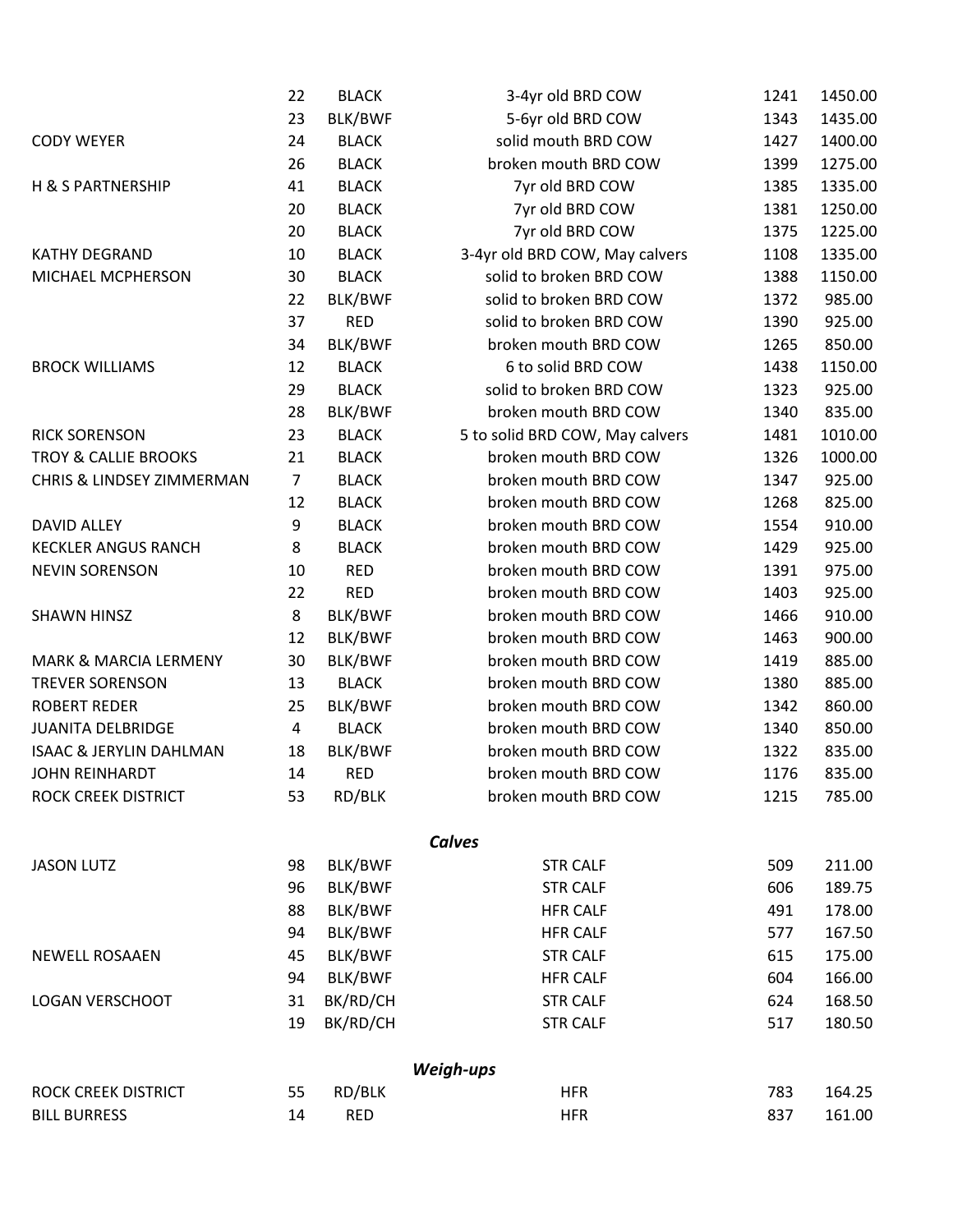| <b>MORGAN VEIT</b>                  | $\overline{2}$ | <b>CHAR</b>    | <b>HFR</b>  | 755  | 161.00 |
|-------------------------------------|----------------|----------------|-------------|------|--------|
| <b>MAC THOMPSON</b>                 | 13             | <b>BLACK</b>   | <b>HFR</b>  | 797  | 160.00 |
| <b>KRISTEN LAWRENCE</b>             | $\overline{2}$ | <b>BLACK</b>   | <b>HFR</b>  | 835  | 160.00 |
| <b>HOWARD &amp; DIANE WIESINGER</b> | 5              | BK/RD/CH       | <b>HFR</b>  | 969  | 157.00 |
| <b>BROCK WILLIAMS</b>               | 3              | <b>RED</b>     | <b>HFR</b>  | 945  | 156.00 |
| <b>GLEN &amp; JANET LONG</b>        | $\overline{2}$ | <b>BLACK</b>   | <b>HFR</b>  | 920  | 154.00 |
| <b>CANDACE VEIT</b>                 | $\mathbf{1}$   | <b>RWF</b>     | <b>HFR</b>  | 1015 | 153.00 |
| <b>BRIAN ELLINGSON</b>              | 6              | <b>BLACK</b>   | <b>HFR</b>  | 848  | 153.00 |
| <b>MATT WIESINGER</b>               | 4              | BK/RD/CH       | <b>HFR</b>  | 1015 | 149.00 |
| <b>JACK &amp; VICKI GARRIGAN</b>    | $\mathbf{1}$   | <b>BWF</b>     | <b>HFR</b>  | 1080 | 149.00 |
| <b>JODY BROWN</b>                   | 22             | <b>BLACK</b>   | <b>HFRT</b> | 858  | 112.00 |
| ROCK CREEK DISTRICT                 | $\mathbf{1}$   | <b>BLACK</b>   | <b>HFRT</b> | 1375 | 105.00 |
|                                     | 18             | RD/BLK         | <b>HFRT</b> | 873  | 100.00 |
| <b>GLEN &amp; JANET LONG</b>        | 6              | <b>BLACK</b>   | <b>HFRT</b> | 862  | 101.00 |
| <b>JOHN REINHARDT</b>               | 6              | <b>RED</b>     | <b>HFRT</b> | 832  | 101.00 |
| <b>JOE LOCKEN</b>                   | 3              | <b>BLACK</b>   | <b>HFRT</b> | 940  | 100.00 |
| <b>TODD BARKLEY</b>                 | 4              | <b>BLACK</b>   | <b>HFRT</b> | 901  | 97.00  |
|                                     | 8              | <b>BLACK</b>   | <b>HFRT</b> | 1104 | 86.00  |
| <b>MAC THOMPSON</b>                 | 3              | <b>BLACK</b>   | <b>HFRT</b> | 938  | 93.00  |
| <b>BRICE CARMICHAEL</b>             | 1              | <b>BWF</b>     | <b>HFRT</b> | 1040 | 91.00  |
|                                     | 1              | <b>HERF</b>    | <b>HFRT</b> | 1295 | 82.00  |
|                                     | 5              | <b>BWF</b>     | <b>HFRT</b> | 1216 | 79.00  |
| <b>JACE BOOTH</b>                   | 5              | <b>BLACK</b>   | <b>HFRT</b> | 1024 | 91.00  |
| <b>JEREMY VAN DRIEL</b>             | $\mathbf{1}$   | <b>BLACK</b>   | <b>HFRT</b> | 840  | 90.00  |
| <b>BILL MRAZ</b>                    | 3              | <b>BLACK</b>   | <b>HFRT</b> | 1048 | 90.00  |
| <b>KEVIN SWANKE</b>                 | 5              | <b>BLACK</b>   | <b>HFRT</b> | 990  | 89.00  |
| <b>KATHY DEGRAND</b>                | $\overline{2}$ | <b>BLACK</b>   | <b>HFRT</b> | 1003 | 89.00  |
| <b>FLYING H CATTLE</b>              | $\overline{7}$ | <b>BLK/BWF</b> | <b>HFRT</b> | 1075 | 88.00  |
|                                     | 4              | BLK/BWF        | <b>HFRT</b> | 1038 | 88.00  |
| <b>HOWARD &amp; DIANE WIESINGER</b> | 3              | BLK/BWF        | <b>HFRT</b> | 1062 | 88.00  |
|                                     | 12             | BLK/BWF        | <b>HFRT</b> | 1017 | 85.00  |
| <b>BRIAN ELLINGSON</b>              | 2              | <b>BLACK</b>   | <b>HFRT</b> | 1038 | 87.00  |
| <b>WESLEY HOTCHKISS</b>             | 1              | <b>BLACK</b>   | <b>HFRT</b> | 1055 | 84.50  |
| <b>BUD LONGBRAKE</b>                | 19             | <b>BLACK</b>   | <b>HFRT</b> | 1125 | 84.00  |
| LITTLE BELT CREEK RANCH             | 3              | <b>BLACK</b>   | COW         | 1190 | 79.00  |
|                                     | 1              | <b>BLACK</b>   | COW         | 1645 | 70.00  |
|                                     | 7              | <b>BLACK</b>   | COW         | 1362 | 63.00  |
| ROCK CREEK DISTRICT                 | 6              | <b>BLACK</b>   | COW         | 1061 | 86.00  |
|                                     | 12             | RD/BLK         | COW         | 1274 | 60.00  |
|                                     | $\overline{2}$ | <b>BLACK</b>   | COW         | 1390 | 58.00  |
| <b>DUSTIN WERNER</b>                | $\overline{7}$ | <b>BLACK</b>   | COW         | 1074 | 80.00  |
|                                     | 16             | BLK/BWF        | COW         | 1224 | 62.00  |
| <b>ARLIE RADWAY</b>                 | 6              | <b>BLACK</b>   | COW         | 1643 | 72.00  |
| <b>BOOTH INC</b>                    | 2              | <b>BLACK</b>   | COW         | 1288 | 72.00  |
|                                     | 6              | <b>BLACK</b>   | COW         | 1367 | 64.00  |
| DALE MCLELLAN                       | 1              | <b>BWF</b>     | COW         | 1045 | 70.00  |
|                                     | 14             | <b>BLACK</b>   | COW         | 1309 | 62.00  |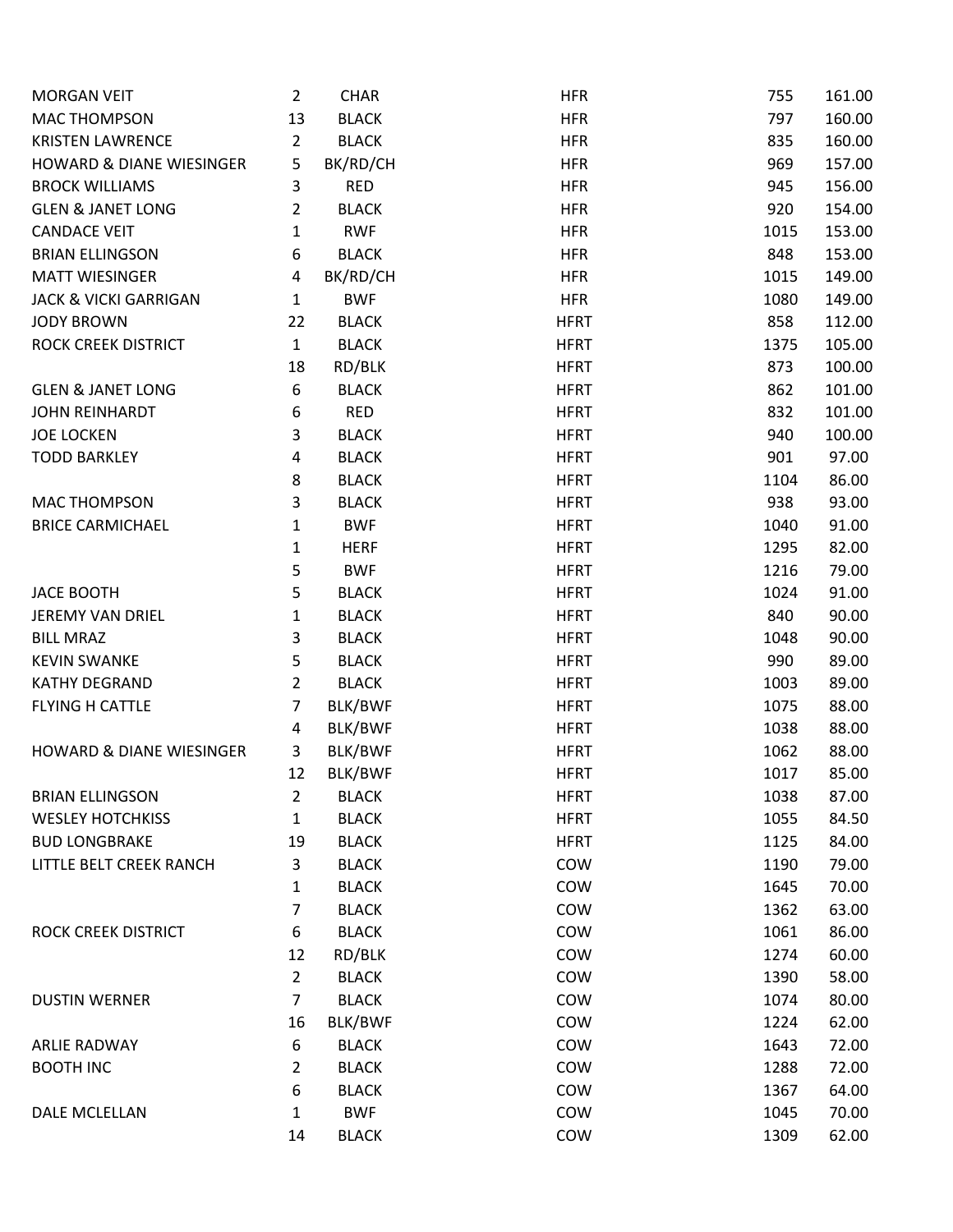|                                     | $\overline{7}$ | <b>BLACK</b> | COW         | 1187 | 55.00 |
|-------------------------------------|----------------|--------------|-------------|------|-------|
|                                     | $\overline{7}$ | <b>BLACK</b> | COW         | 1103 | 54.00 |
| <b>KEVIN SWANKE</b>                 | 4              | BLK/BWF      | COW         | 1256 | 69.00 |
|                                     | 10             | BLK/BWF      | COW         | 1371 | 61.00 |
| <b>CODY WEYER</b>                   | $\mathbf{1}$   | <b>BLACK</b> | COW         | 1510 | 67.50 |
| <b>BUCKY DERFLINGER</b>             | 3              | <b>BLACK</b> | COW         | 1455 | 66.50 |
| <b>JEREMY VAN DRIEL</b>             | $\overline{2}$ | <b>BLACK</b> | COW         | 1063 | 65.00 |
| <b>JOE LOCKEN</b>                   | $\overline{7}$ | <b>BLACK</b> | COW         | 1063 | 65.00 |
|                                     | 14             | <b>BLACK</b> | COW         | 1302 | 63.50 |
| <b>JACE BOOTH</b>                   | 10             | BLK/BWF      | COW         | 1346 | 65.00 |
|                                     | 10             | <b>BLACK</b> | COW         | 1320 | 65.00 |
|                                     | 5              | <b>BLACK</b> | COW         | 1247 | 59.00 |
| <b>BILL MRAZ</b>                    | $\mathbf{1}$   | <b>BWF</b>   | COW         | 1400 | 64.00 |
|                                     | 16             | BLK/BWF      | COW         | 1361 | 58.50 |
| <b>GRADY MATT</b>                   | 13             | RD/BLK       | COW         | 1472 | 64.00 |
|                                     | 14             | BLK/BWF      | COW         | 1478 | 59.50 |
| <b>TUCKER ELLINGSON</b>             | $\overline{2}$ | BLK/BWF      | COW         | 1348 | 63.50 |
| <b>TREVER SORENSON</b>              | 10             | <b>BLACK</b> | COW         | 1388 | 63.50 |
| <b>KECKLER ANGUS RANCH</b>          | $\mathbf{1}$   | <b>BLACK</b> | COW         | 1215 | 62.50 |
|                                     | 1              | <b>BLACK</b> | COW         | 1990 | 62.00 |
|                                     | 8              | <b>BLACK</b> | COW         | 1516 | 59.50 |
| <b>TODD BARKLEY</b>                 | 3              | BLK/BWF      | COW         | 1247 | 62.50 |
| <b>JJHUNT</b>                       | 29             | <b>BLACK</b> | COW         | 1351 | 62.00 |
| <b>NEVIN SORENSON</b>               | 4              | <b>RED</b>   | COW         | 1368 | 62.00 |
|                                     | 6              | <b>RED</b>   | COW         | 1358 | 60.00 |
| <b>GLEN &amp; JANET LONG</b>        | 20             | <b>BLACK</b> | COW         | 1290 | 61.50 |
| <b>AUSTIN RISTY</b>                 | $\overline{2}$ | <b>BLACK</b> | COW         | 1365 | 61.50 |
| <b>LAVONNE FOSS</b>                 | $\overline{7}$ | <b>BLACK</b> | COW         | 1369 | 61.50 |
| MICHAEL MCPHERSON                   | 9              | RD/BLK       | COW         | 1380 | 61.00 |
|                                     | 23             | <b>BLACK</b> | COW         | 1288 | 55.00 |
| <b>FISHHOOK RANCH INC</b>           | $\overline{7}$ | <b>BLACK</b> | COW         | 1549 | 60.50 |
| <b>MAC THOMPSON</b>                 | 9              | <b>BLACK</b> | COW         | 1300 | 60.50 |
| <b>BUD LONGBRAKE</b>                | 16             | BLK/BWF      | COW         | 1297 | 60.00 |
|                                     | $\overline{7}$ | <b>BLACK</b> | COW         | 1366 | 60.00 |
| <b>RICK SORENSON</b>                | 4              | <b>BLACK</b> | COW         | 1558 | 60.00 |
| <b>HOWARD &amp; DIANE WIESINGER</b> | 16             | BLK/BWF      | COW         | 1307 | 60.00 |
| <b>MARK &amp; MARCIA LERMENY</b>    | 3              | BLK/BWF      | COW         | 1460 | 59.00 |
| <b>RICK SORENSON</b>                | 5              | <b>BLACK</b> | COW         | 1336 | 59.00 |
| ALBERT JEWETT                       | 3              | <b>BLACK</b> | COW         | 1247 | 54.50 |
| <b>BROCK WILLIAMS</b>               | 5              | <b>BLACK</b> | COW         | 1238 | 54.00 |
| <b>LAVONNE FOSS</b>                 | $\mathbf{1}$   | <b>BLACK</b> | <b>BULL</b> | 1820 | 98.50 |
| NORMAN DELBRIDGE                    | 1              | <b>BLACK</b> | <b>BULL</b> | 2060 | 98.00 |
| <b>TRIG CLARK</b>                   | 1              | <b>BLACK</b> | <b>BULL</b> | 1950 | 97.00 |
| <b>JOE LOCKEN</b>                   | 1              | <b>BLACK</b> | <b>BULL</b> | 1840 | 90.00 |
| <b>CHARLIE BROOKS</b>               | 1              | <b>BLACK</b> | <b>BULL</b> | 1830 | 89.00 |
| <b>TAYTE CLARK</b>                  | 1              | <b>BLACK</b> | <b>BULL</b> | 1720 | 87.50 |
| <b>GLEN &amp; JANET LONG</b>        | 1              | <b>BLACK</b> | <b>BULL</b> | 1560 | 87.00 |